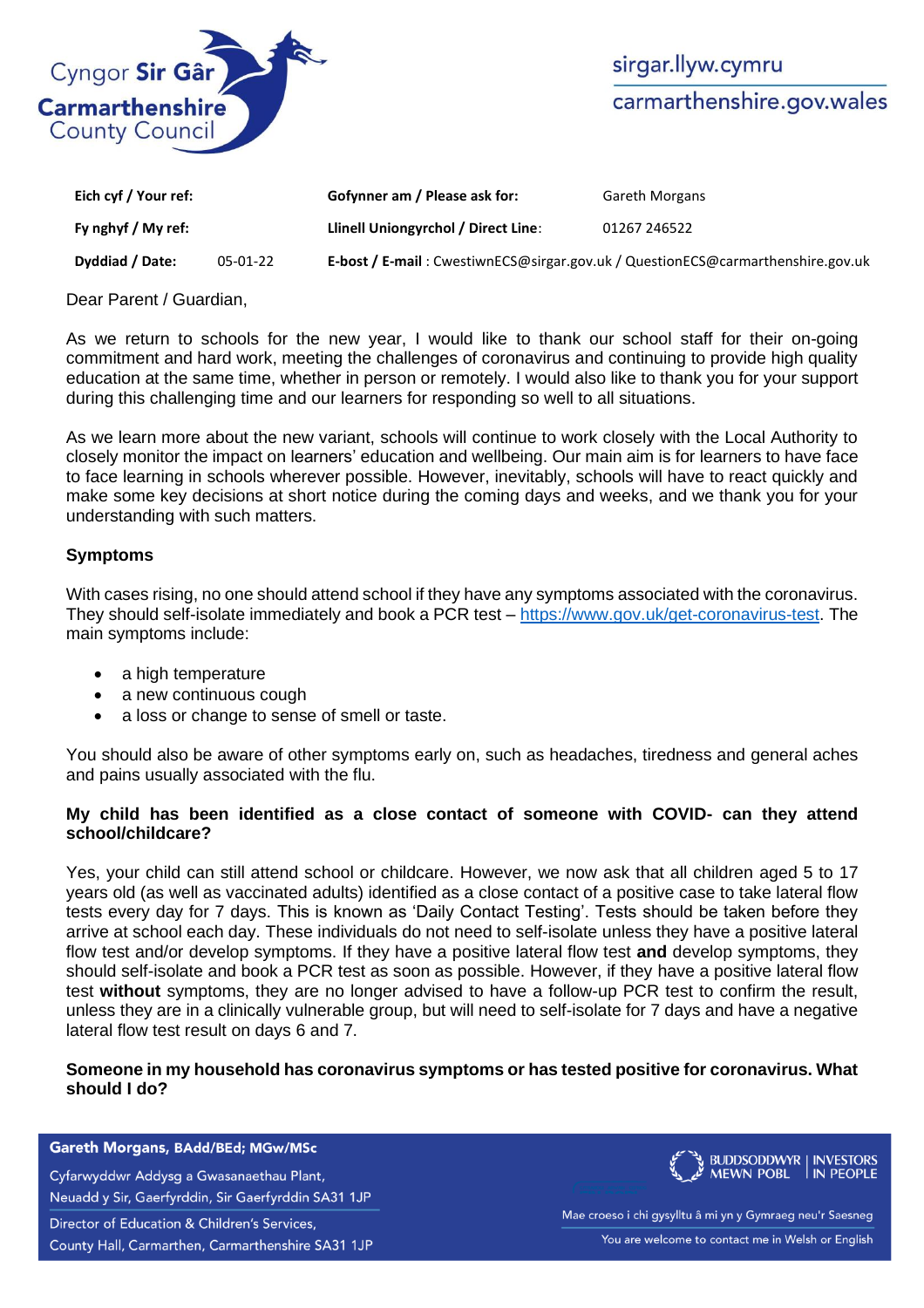

If someone in your household has coronavirus symptoms or has tested positive for coronavirus, you should follow the [latest guidance.](https://gov.wales/self-isolation)

All over 18s who are fully vaccinated (having received two full doses of an approved vaccine) and children aged 5 to 17 are now asked to take lateral flow tests every day for 7 days if they are identified as a contact of a positive COVID-19 case. We recommend those undertaking Daily Contact Testing take their test **before** they arrive at school each day. These individuals do not need to self-isolate unless they have a positive lateral flow test and/or develop symptoms. If they have a positive lateral flow test **and** develop symptoms, they should self-isolate and book a PCR test as soon as possible. However, if they have a positive lateral flow test **without** symptoms, they are no longer advised to have a follow-up PCR test to confirm the result, unless they are in a clinically vulnerable group, but will need to self-isolate for 7 days and have a negative lateral flow test result on days 6 and 7.

Unvaccinated adults identified as a contact of a positive COVID-19 case must isolate for 10 days. They should now take a lateral flow test on day two and day eight instead of a PCR test. Our position on children under 5 years old remains unchanged - they are not required to self-isolate or test as contacts but we advise that they remain at home if they are unwell.

# **I have previously tested positive for COVID-19. Do I still need to test as a contact?**

We do not recommend that people use PCR tests if they have been confirmed positive via a PCR test in the last 90 days. Those aged 5-17 and fully vaccinated adults should still use the LFD tests for 7 days from when a household member has tested positive, even if they have previously had Covid in the last 90 days.

## **Regular Testing**

### **How often do I need to take a Lateral Flow Device test?**

All staff and secondary aged learners are advised to take a LFD test three times a week and report the results.

### **Where do I report my result?**

It's important to record your test result as soon as you can, whether it's positive, negative, or void. You can [report your results on gov.uk](https://www.gov.uk/report-covid19-result) or by calling 119. It means new outbreaks are identified and we understand how the tests are being used.

### **Where do I get my lateral flow tests from?**

Provision of tests for staff and secondary aged learners will continue as usual. Primary aged learners can use any tests they may have at home already. If you don't have any, you can order online, collect from your pharmacy or a local collection site. You can get tests from the channels described in [how to get lateral](https://gov.wales/get-rapid-lateral-flow-covid-19-tests-if-you-do-not-have-symptoms#section-77685)  [flow test.](https://gov.wales/get-rapid-lateral-flow-covid-19-tests-if-you-do-not-have-symptoms#section-77685) As a last resort you may contact your school to see if any stock is available.

### **Face Coverings**

Every pupil in secondary schools have been provided with two face coverings. Unfortunately, a number of these coverings are being misplaced or not brought into school. May we please ask you to remind your children of the importance of ensuring that they take their face covering with them to school.

Thank you for your cooperation,

#### Gareth Morgans, BAdd/BEd; MGw/MSc

Cyfarwyddwr Addysg a Gwasanaethau Plant, Neuadd y Sir, Gaerfyrddin, Sir Gaerfyrddin SA31 1JP

Director of Education & Children's Services,

County Hall, Carmarthen, Carmarthenshire SA31 1JP

**BUDDSODDWYR | INVESTORS MEWN POBL** IN PEOPLE

Mae croeso i chi gysylltu â mi yn y Gymraeg neu'r Saesneg You are welcome to contact me in Welsh or English